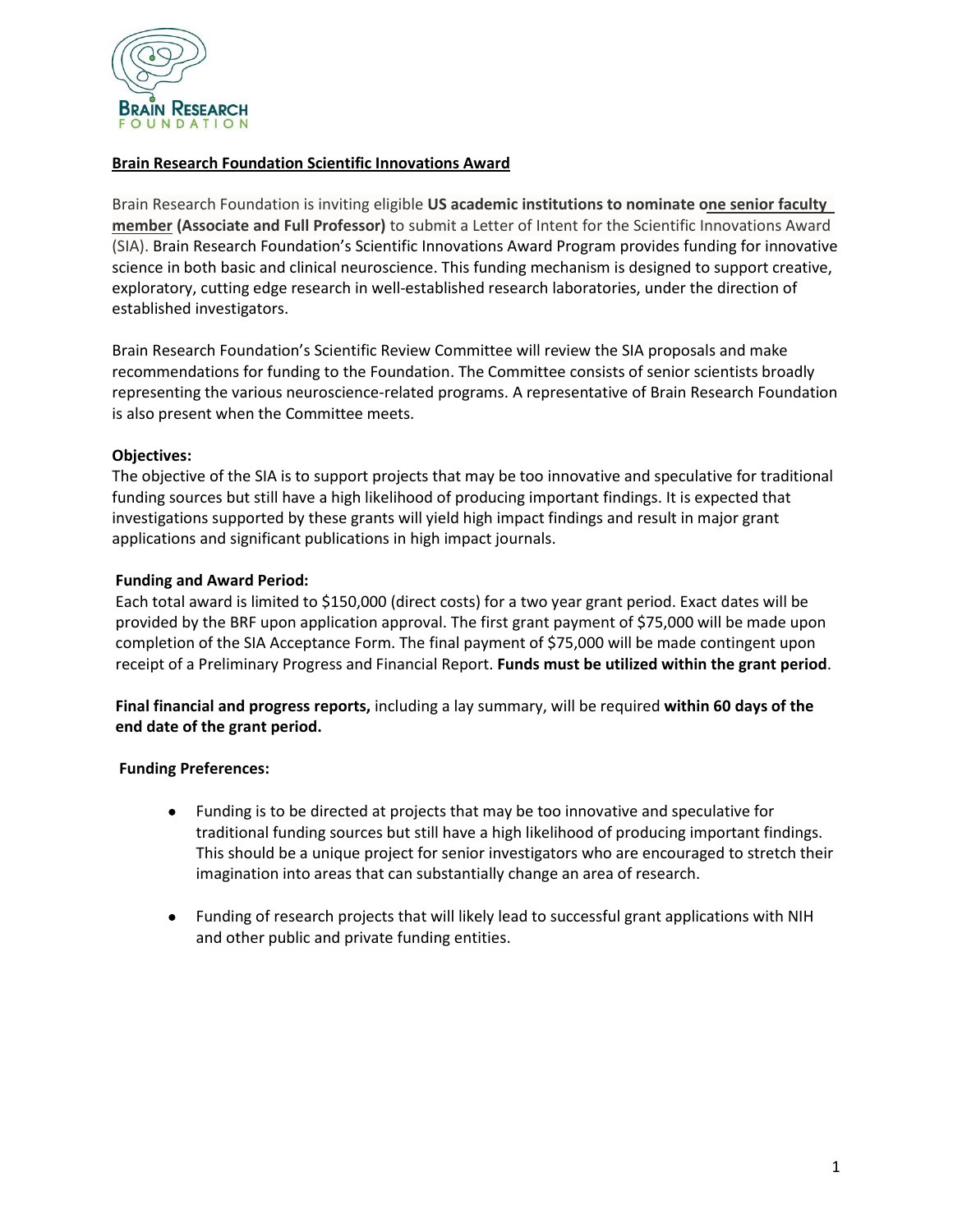

### **Allowable costs under this award:**

100% of these SIA funds must be utilized for direct costs.

#### **These costs may include:**

- Purchase and care of laboratory animals
- Small pieces of laboratory equipment, totaling \$5,000 or less
- Laboratory supplies
- Salary for scientific (including postdoctoral fellows) and technical staff (including laboratory technicians)

#### **Costs not permitted:**

- Facilities and administrative costs
- Salary recovery for the PI
- Domestic and foreign travel
- Conference or seminar fees
- Personal computers, computer hardware or software
- Large laboratory equipment (anything over \$5,000)
- Tuition reimbursement
- Graduate student stipends
- Indirect costs, including fees associated with salary, equipment, etc. **(no fringe benefits)**
- Charges or other costs that support the infrastructure an institution provides researchers

Publications resulting in projects funded in whole or part by **Brain Research Foundation** SIA will acknowledge **Brain Research Foundation** as a funding source.

#### **I. Guidelines**

#### **Eligibility**

The nominated candidate must be a **full-time associate professor or full professor at a US academic institution that was invited directly by BRF via email**, working in the area of studies of brain function in health and disease. **Current major NIH or other peer-reviewed funding is preferred but evidence of such funding in the past three years is essential.** Studies should be related to either normal human brain development or specifically identified disease states. This includes molecular and clinical neuroscience as well as studies of neural, sensory, motor, cognitive, behavioral and emotional functioning in health and disease. **The grant proposal must detail a new research project that is not funded by other sources.** This grant is **not** to be used as bridge funding.

Investigators at institutions that are affiliated with a medical school or university are eligible to apply

#### **only through the institution where they hold a full-time faculty position**.

Scientists that have previously received a BRF Scientific Innovations Award **may not receive the award for a second time until five years** has elapsed since the beginning date of the prior award. Grant requirements from all previous awards must be met. Only one PI may apply per application. *(*A*pplicant may include the name of a Co-PI within or from another institution, but no additional supporting materials for the Co-PI are required, including biosketch, current grants, abstracts, etc.)*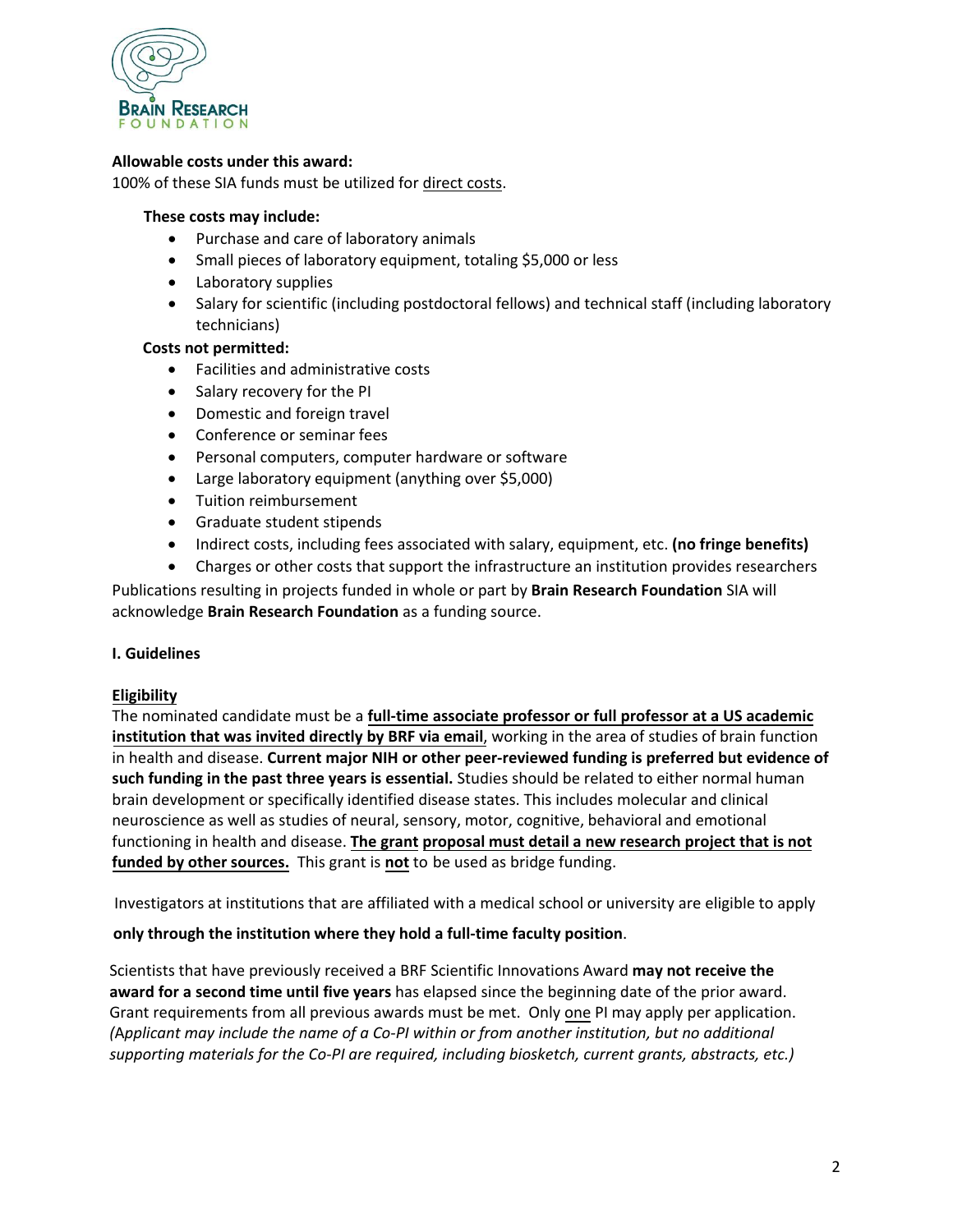

## **Ineligibility**

- **1.)** PI is ineligible if they are **not a full-time faculty member at the institution in which they are applying under.**
- **2.)** PI is ineligible if they are an **assistant professor** or **professor emeritus**.
- **3.)** PI is ineligible if they are a **research associate professor.**
- **4.) PI is ineligible to submit more than one BRF SIA proposal in a funding period.**
- **5.)** PI is ineligible if they have BRF funding that will **overlap this grant period.**
- **6.)** PI is ineligible if they have been awarded prior BRF funding, but have **failed to submit scientific and financial reports** at the end of their grant period.
- **7.)** PI is ineligible if they are a **member of the BRF Scientific Review Committee.**
- **8.)** PI is ineligible if they are a **relative of BRF a representative**, including the SRC, as defined by the Foundation.

## **Nondiscrimination statement**

Brain Research Foundation does not discriminate on the basis of race, sex, sexual orientation, religion, color, ethnic origin and age.

### **/X The grant application process will be conducted in two phases:**

## **PHASE I: Letter of Intent (LOI)**

The first step in applying for a BRF SIA is to submit a Letter of Intent. The purpose of the LOI is to determine worthy projects that will be asked to submit a complete SIA application for further review. The LOI and invited application must be submitted by a single investigator.

**LOI submission must include an institutional signature to verify nomination**. LOI's submitted without an institutional signature will not be accepted.

- BRF LOI online form, including the following information:
	- o Name and academic title of PI
	- $\circ$  Contact information, including mailing address, telephone number, fax number, and email address
	- o Title of program project
	- o [Brief su](http://research.thebrf.org/)mmary of program project
		- Include closing paragraph that explains how this research will develop (next steps)
	- o References may be included on an additional page(s)
	- o PI Signature
	- o Institutional representative signature (verifies nomination by institution)
	- $\circ$  List of current grants (include abstracts, specific aims, and indicate if there is any overlap)
- NIH Style Biographical sketch